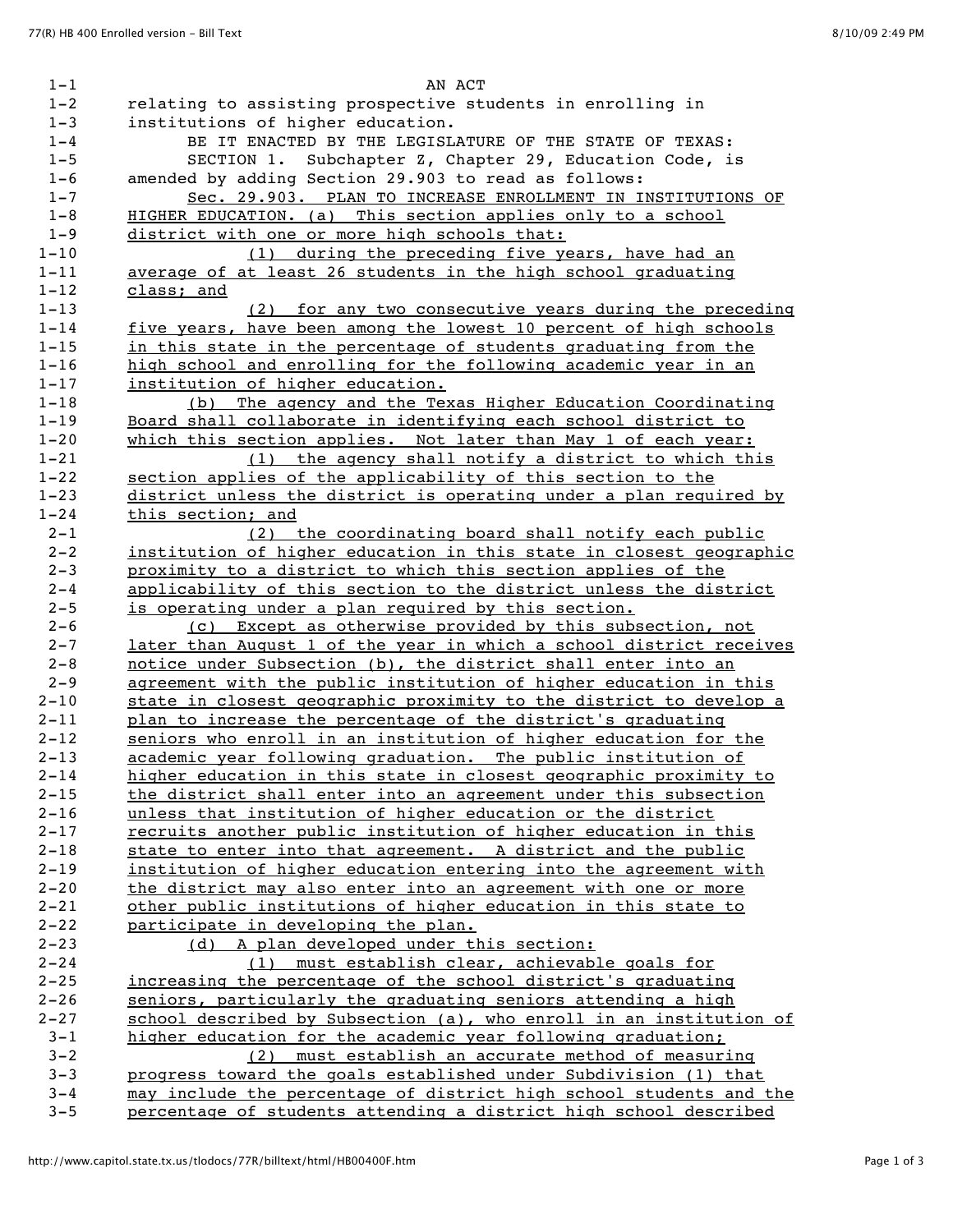| $3 - 6$             | by Subsection (a) who:                                                                                          |
|---------------------|-----------------------------------------------------------------------------------------------------------------|
| $3 - 7$             | (A) are enrolled in a course for which a student                                                                |
| $3 - 8$             | may earn college credit, such as an advanced placement or                                                       |
| $3 - 9$             | international baccalaureate course or a course offered through                                                  |
| $3 - 10$            | concurrent enrollment in high school and at an institution of                                                   |
| $3 - 11$            | higher education;                                                                                               |
| $3 - 12$            | (B) are enrolled in courses that meet the                                                                       |
| $3 - 13$            | curriculum requirements for the recommended or advanced high school                                             |
| $3 - 14$            | program as determined under Section 28.025;                                                                     |
| $3 - 15$            | (C) have submitted a free application for                                                                       |
| $3 - 16$            | federal student aid (FAFSA):                                                                                    |
| $3 - 17$            | (D) are exempt under Section 51.306(1) or (m)                                                                   |
| $3 - 18$            | from administration of a test instrument under Section 51.306 or                                                |
| $3 - 19$            | have performed successfully on a test instrument under Section                                                  |
| $3 - 20$            | 51.306:                                                                                                         |
| $3 - 21$            | (E)<br>graduate from high school:                                                                               |
| $3 - 22$            | graduate from an institution of higher<br>(F)                                                                   |
| $3 - 23$            | education: and                                                                                                  |
| $3 - 24$            | (G) have taken college entrance examinations and                                                                |
| $3 - 25$            | the average score of those students on the examinations:                                                        |
| $3 - 26$            | must cover a period of at least five years; and<br>(3)                                                          |
| $3 - 27$            | may be directed at district students at any level<br>(4)                                                        |
| $4 - 1$             | of primary or secondary education.                                                                              |
| $4 - 2$             | (e) A school district shall file the plan with the                                                              |
| $4 - 3$             | commissioner of education and the commissioner of higher education.                                             |
| $4 - 4$             | (f) A school district must implement the plan at the                                                            |
| $4 - 5$             | beginning of the school year following the year during which the                                                |
| $4 - 6$             | district receives notice under Subsection (b).                                                                  |
| $4 - 7$             | (q) A school district may revise the plan as necessary in                                                       |
| $4 - 8$             | response to achieving or failing to achieve goals under the plan.                                               |
| $4 - 9$<br>$4 - 10$ | SECTION 2. Subchapter C, Chapter 61, Education Code, is<br>amended by adding Section 61.088 to read as follows: |
| $4 - 11$            | Sec. 61.088. HIGHER EDUCATION ASSISTANCE PILOT PROGRAM. (a)                                                     |
| $4 - 12$            | The board shall administer and coordinate the Higher Education                                                  |
| $4 - 13$            | Assistance Pilot Program to:                                                                                    |
| $4 - 14$            | (1) provide to prospective students in three areas of                                                           |
| $4 - 15$            | this state with the highest number of students who do not attend                                                |
| $4 - 16$            | institutions of higher education, as determined by the board,                                                   |
| $4 - 17$            | information related to enrollment in public or private or                                                       |
| $4 - 18$            | independent institutions of higher education, including admissions                                              |
| $4 - 19$            | and financial aid information; and                                                                              |
| $4 - 20$            | (2) assist those prospective students in completing                                                             |
| $4 - 21$            | applications related to enrollment in those institutions, including                                             |
| $4 - 22$            | admissions and financial aid applications.                                                                      |
| $4 - 23$            | (b) The board shall provide the information and assistance                                                      |
| $4 - 24$            | required by this section at least twice each year at one or more                                                |
| $4 - 25$            | appropriate locations in each area served by the pilot program.                                                 |
| $4 - 26$            | (c) The board may coordinate with an institution of higher                                                      |
| $4 - 27$            | education or other entity to provide the information and assistance                                             |
| $5 - 1$             | required by this section in each area served by the pilot program.                                              |
| $5 - 2$             | (d) Not later than August 31, 2003, the board shall submit                                                      |
| $5 - 3$             | to the legislature a report on the effectiveness of the pilot                                                   |
| $5 - 4$             | program, including recommendations on whether to implement the                                                  |
| $5 - 5$             | <u>program on a statewide basis.</u>                                                                            |
| $5 - 6$             | The pilot program ends and this section expires August<br>(e)                                                   |
| $5 - 7$             | 31, 2003.                                                                                                       |
| $5 - 8$             | The Texas Higher Education Coordinating Board is<br>SECTION 3.                                                  |